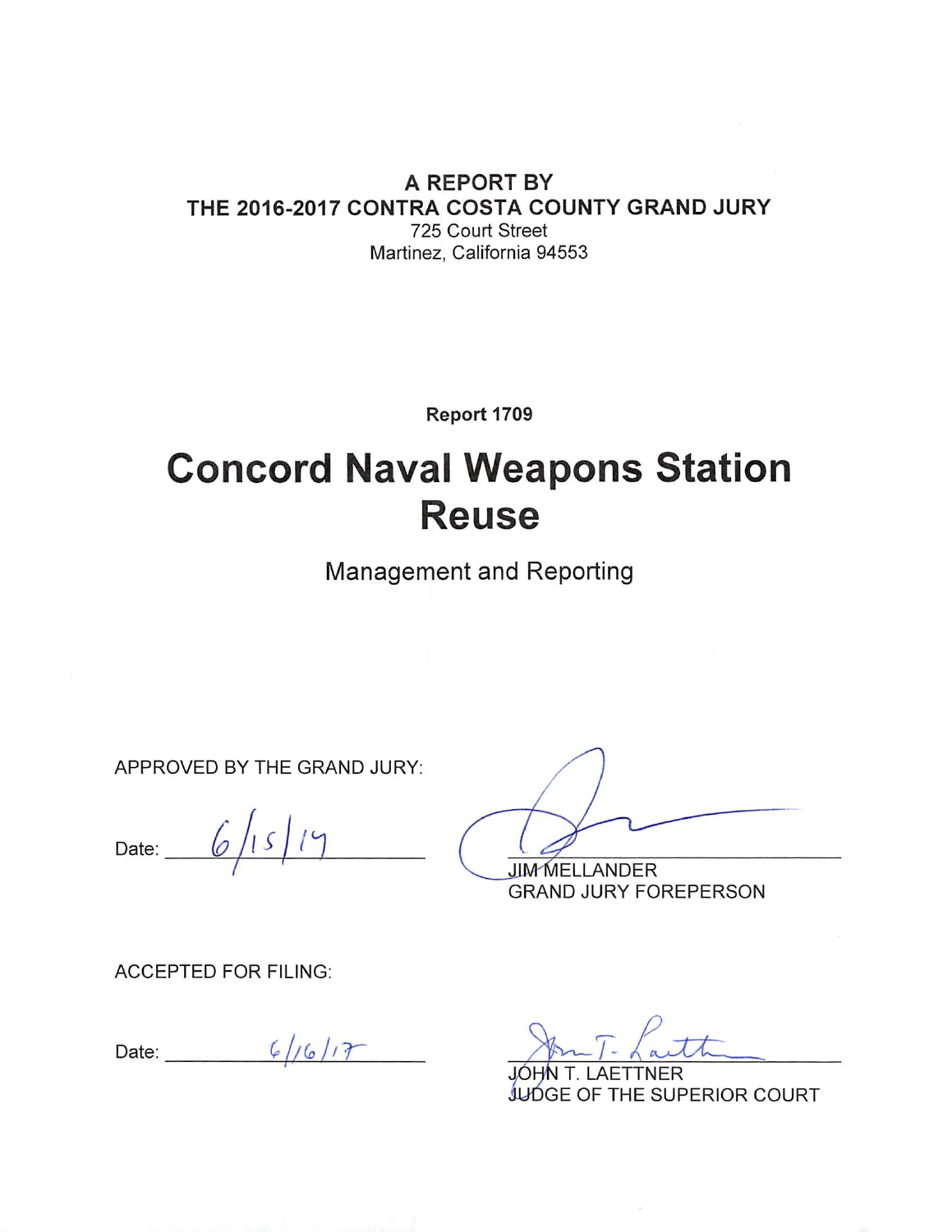Contact: Jim Mellander Foreperson 925-608-2621

Contra Costa County Grand Jury Report 1709

# **Concord Naval Weapons Station Reuse**

# Management and Reporting

# **TO: Concord City Council**

# **SUMMARY**

The Concord Naval Weapons Station was declared surplus by the federal government in 2005.The Concord City Council (City Council) sitting as the Local Reuse Authority (LRA) then began the lengthy procedure to redevelop the property.

The City Council selected Lennar Urban (Lennar) as the project's Master Developer, and negotiations are in progress to finalize a disposition and development agreement. Simultaneously, a plan that incorporates public comments for the development of the property is being prepared. A Community Advisory Committee (CAC) was formed to serve as an advisory body to provide input and encourage public participation during the process of creating a specific plan for development of the former weapons station.

Several actions and/or decisions made by the LRA during the award process resulted in critical press coverage and public concern about the selection process.

To increase transparency and public participation, the LRA should consider:

- Including annotated minutes and video of the LRA and CAC meetings in its website
- Issuing a written monthly report and posting it on the LRA website
- Holding the LRA's monthly meetings separately from the City Council meetings
- Shortening the final award sequencing of future phases of the project to reduce the possibility of developer / LRA / City Council wrongdoing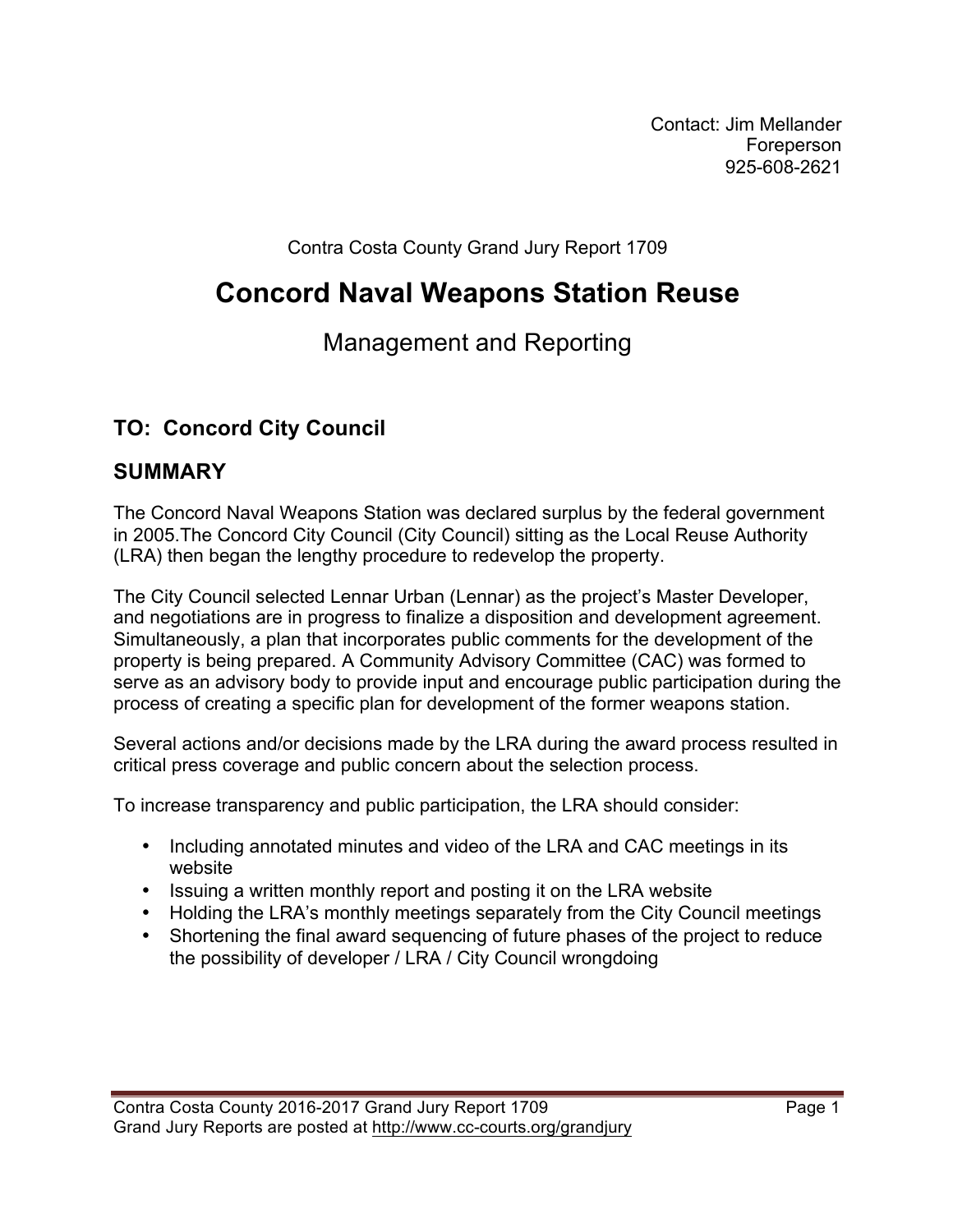# **METHODOLOGY**

The sources of information used in this report include:

- Reviews of City Council / LRA meeting agendas, minutes and video recordings
- Reviews of documents released by the City of Concord through public disclosure requests or available on the project website
- Website searches
- Interviews with project participants and the LRA consultants
- Attending or viewing CAC meetings
- Reviews of newspaper publications
- Reviews of professional project management organization publications
- Reviews of Defense Base Realignment and Closure (BRAC) Commission / Federal Base Closure guidelines

## **BACKGROUND**

BRAC is a process used by the federal government to close excess military installations. More than 350 installations have been closed in five BRAC rounds: 1988, 1991, 1993, 1995, and 2005. The BRAC 2005 Commission recommended the operational closure of the Inland Area of the Concord Naval Weapons Station. The 5,205 acres of the Inland Area was declared surplus in March 2007 and was operationally closed in September 2008.

An the LRA is the entity recognized by the Secretary of Defense responsible for creating a redevelopment plan with respect to a closed installation. In 2006, the Department of Defense accepted the City Council to serve as the LRA for the Concord Naval Weapons Station base realignment effort. The City Council serves as the LRA executive board. It is supported by the LRA staff who, in turn, relies on supporting consulting experts and City staff as required.

The LRA launched a multi-year process to prepare a Reuse Plan for the base property, which was performed in four stages:

#### **Stage I - Public Outreach (2006)**

During the first stage, the LRA held a series of meetings and presentations to receive input from the public about development of the property.

#### **Stage II - Preparation of the Reuse Plan (2007-2009)**

Next, the LRA finalized a General Reuse Plan after conducting a site inventory, preparing an analysis and assessment, and considering alternative uses.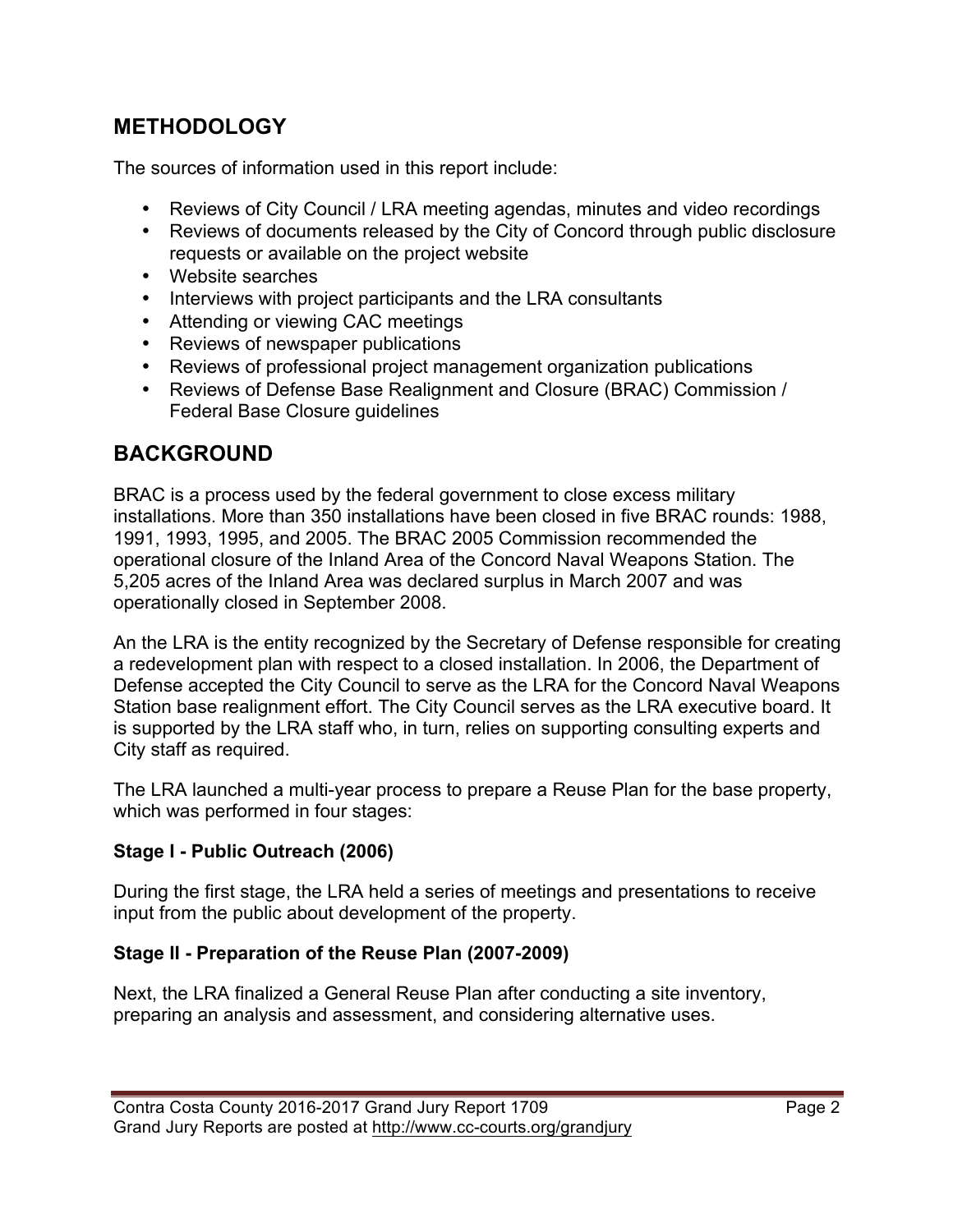#### **Stage III - Preparation of a Detailed Reuse Plan (2010-2011)**

During the third phase, the LRA prepared a detailed reuse plan that included detailed infrastructure plans, subdivision of the parcels of land, the zoning, an implementation strategy, and related development agreements for specific land use and fiscal structures. At the completion of this phase, the LRA forwarded the Reuse Plan to the U.S. Navy and the Department of Housing and Urban Development, as required by federal regulations.

#### **Stage IV – Preparation of the Concord Reuse Project Area Plan (2012)**

During the final stage, the LRA staff prepared a detailed Area Plan in accordance with California land use law that sets the requirements for land use, transportation, environmental protection, labor agreements, affordable housing and public safety. The Area Plan was incorporated into Concord's General Plan, a requirement for further advancement of the planning process.

The Area Plan encompasses over 5,000 acres. Of this acreage, 2,700 acres will be deeded to East Bay Regional Parks for open space / park development. The remaining approximately 2,300 acres will be developed as residential, commercial and other public use development, with the LRA acting as the overall manager.

The LRA is proceeding with the land development in three phases. The first phase of the development encompasses just over 400 acres. The exact breakdown of the sizes of the remaining development areas is yet to be determined.

After the Concord Reuse Project Area Plan was completed, the City Council selected a Master Developer.

#### **SELECTION OF A MASTER DEVELOPER**

In January 2014, the City of Concord (the City) began the following three-part selection process to identify a Master Developer:

#### **1. Qualification Review**

This part resulted in submittals by 22 development companies. By March 2014, a selection team had reviewed these submittals. The LRA was then presented with the eight best qualifying bidders. A nine-member panel reduced this list to four qualified companies. These companies were Catellus Development Corporation (Catellus), Lennar, JF Shea Company (Shea) and SunCal Corporation (SunCal).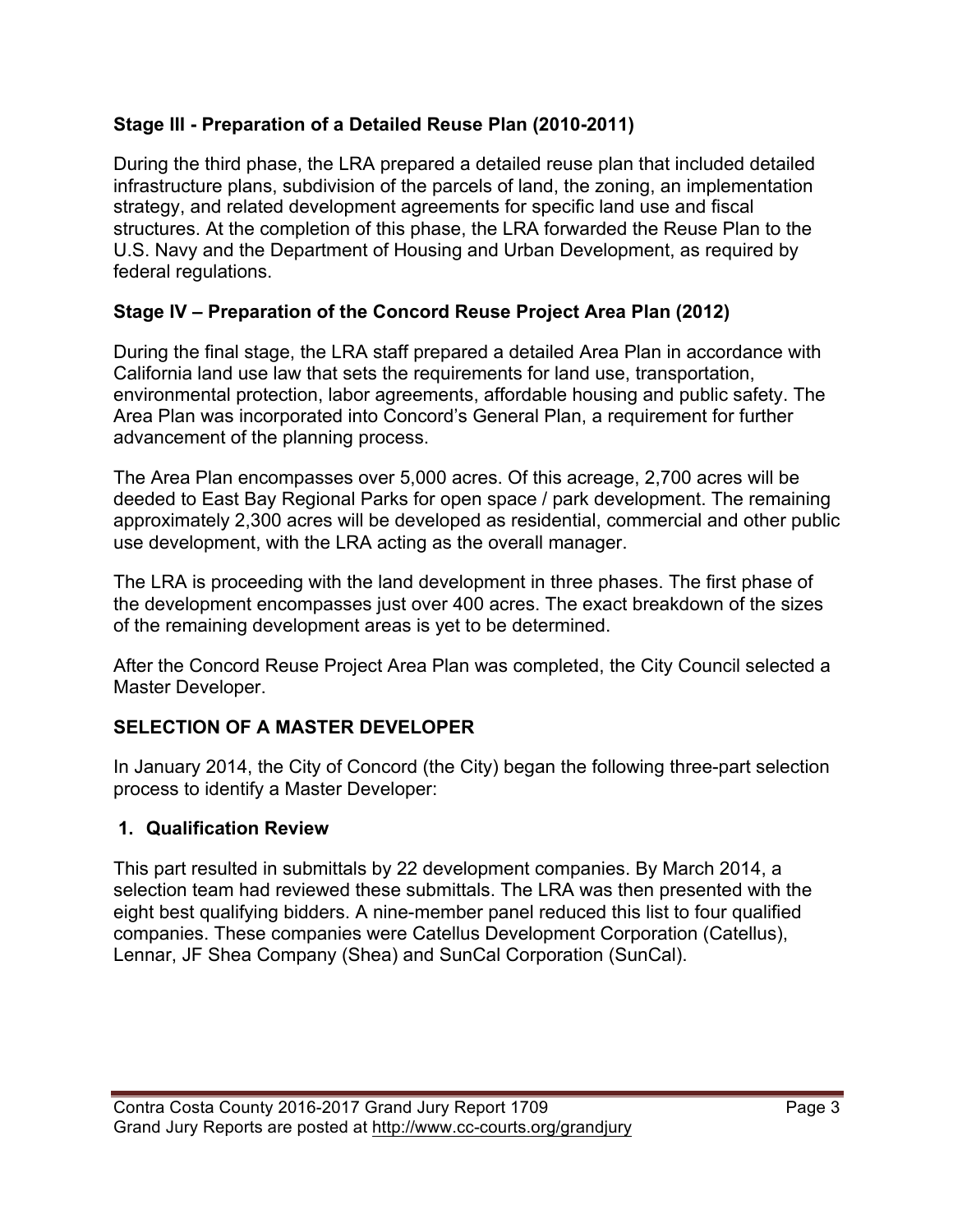#### **2. Request for Proposal (RFP)**

The four selected companies were invited to submit a formal RFP. In November 2014, the LRA received three proposals, which were responsive to the RFP. Shea declined to submit a proposal.

During February and March of 2015, each of the selected companies provided the LRA and the public with a presentation concerning their vision for implementing the Area Plan.

Each company's proposal, along with supporting documentation, were provided to another nine-person evaluation panel which was charged with recommending two of these proposals to the LRA and the City Council.

After a detailed review of the proposals the evaluation panel recommended that Catellus and Lennar move to the negotiation stage of the master developer selection process. The City Council accepted this recommendation in April 2015.

#### **3. Negotiation with Final Two Master Developers**

Extended negotiations started with the two selected master developers in April 2015 regarding the content of a "Term Sheet." The Term Sheet details the amount of money the developer is willing to invest in the project, the rate of return the company expects and a formula to determine possible profit sharing with the City.

The LRA met in closed sessions during September 2015. During these meetings, the LRA staff were asked to prepare a recommendation for the selection of a master developer. The staff recommendation was included in the preliminary staff reports and was discussed in the LRA closed session. In preliminary reports, staff recommended Catellus as the preferred master developer.

In late September 2015, the City Manager instructed the LRA staff to remove the staff recommendation from the staff report, after meeting separately with three members of the City Council. The LRA staff followed her instruction and removed the recommendation.

Following accusations of misbehavior during the bidding process, the City of Concord commissioned an investigation that resulted in the Jenkins Report. This report provided findings and recommendations and was given to the City in February 2016. The Jenkins Report found that several questionable actions were taken by the City staff and the LRA, including:

- Acceptance of donations from an interested party to a political campaign, which were subsequently returned to the donor
- Unacceptable business relationships between the LRA consultants and the developers. The relationships were not close enough to impact decision making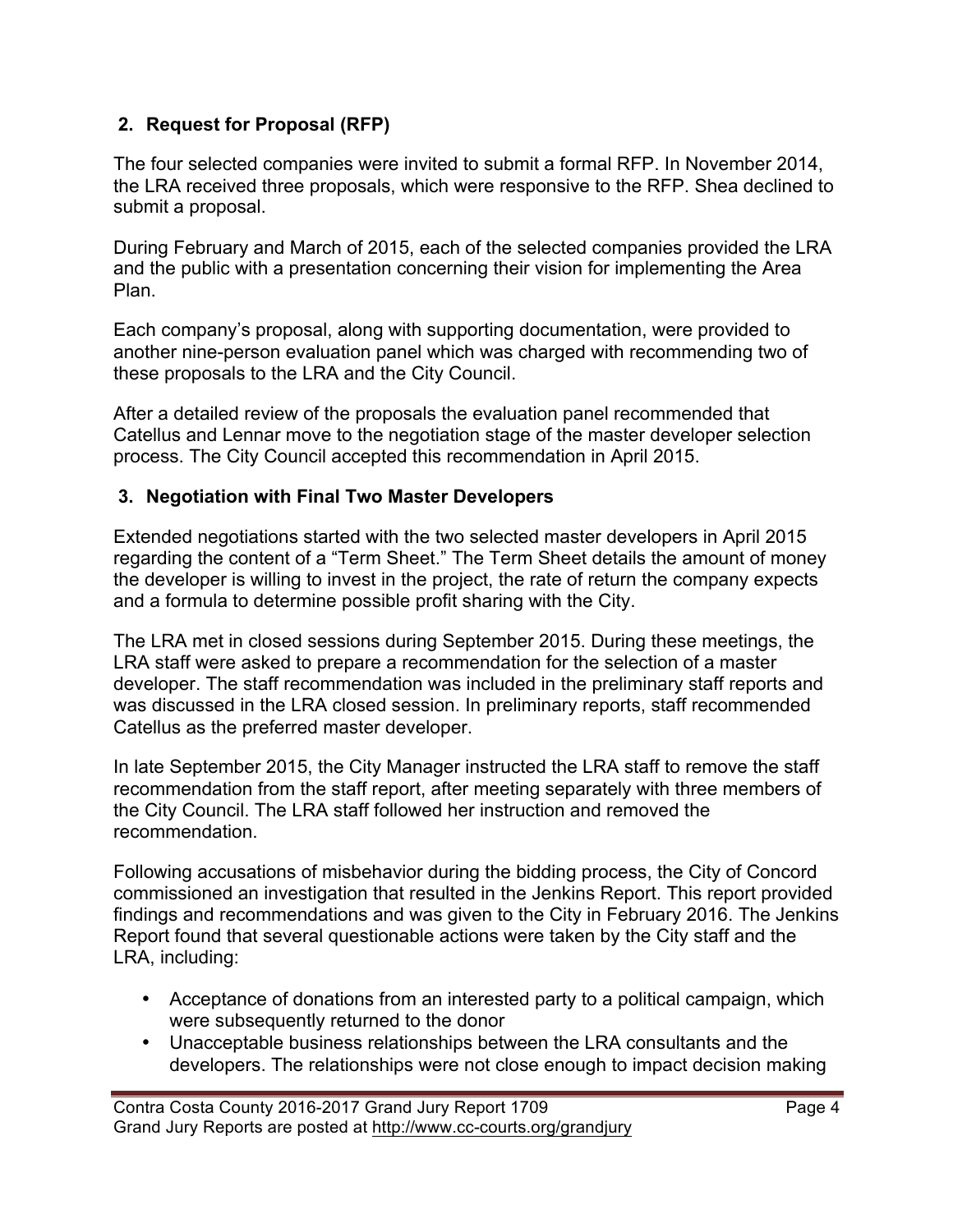• Removal of staff's recommendation of Catellus from the final staff report possibly violated the Brown Act

Catellus raised concerns over the selection process and sought financial changes to the term sheet. The financial changes were not allowed by the LRA.

Catellus offered to withdraw from consideration as the master developer. The City Council approved their withdrawal in March 2016 and refunded their \$250,000 deposit.

The LRA selected Lennar as the Master Developer in May 2016. Prior to this selection, further negotiations were held to amend the Lennar Term Sheet to include certain elements of the Catellus Term Sheet. Negotiations are continuing between the LRA and Lennar to incorporate all data in the Term Sheet into a Disposition and Development Agreement (DDA).

Lennar has agreed to initiate and fund the Specific Plan and environmental studies while the DDA is being finalized.

# **DISCUSSION**

#### **BUDGETING, COST CONTROL AND COST FORECASTING**

The City maintains budgetary controls of the project through a two-year budget and semi-annual budget reviews. Cost control procedures are in place for both budget transfers and over-runs of accepted budgeted costs.

The LRA staff monitors costs and commitments for all consultants and continually compares these costs to approved budgets and funding sources. It does not appear that the LRA performs cost forecasting.

#### **OVERALL PROJECT SCHEDULING**

Projects of this size require a project execution plan. According to the Project Management Institute, the project execution plan is used to:

- Guide the execution of the project
- Document the assumptions, constraints, and alternatives
- Provide a tool to communicate with stakeholders
- Establish project milestones and deliverables
- Set scope, cost and schedule baselines for progress measurement and control

A project execution plan could not be located. Integral to a project execution plan is the preparation of a project schedule. As of March 2017, the LRA staff issued a preliminary copy of a project schedule. This schedule shows summary tasks for most of the work required to enable start of construction.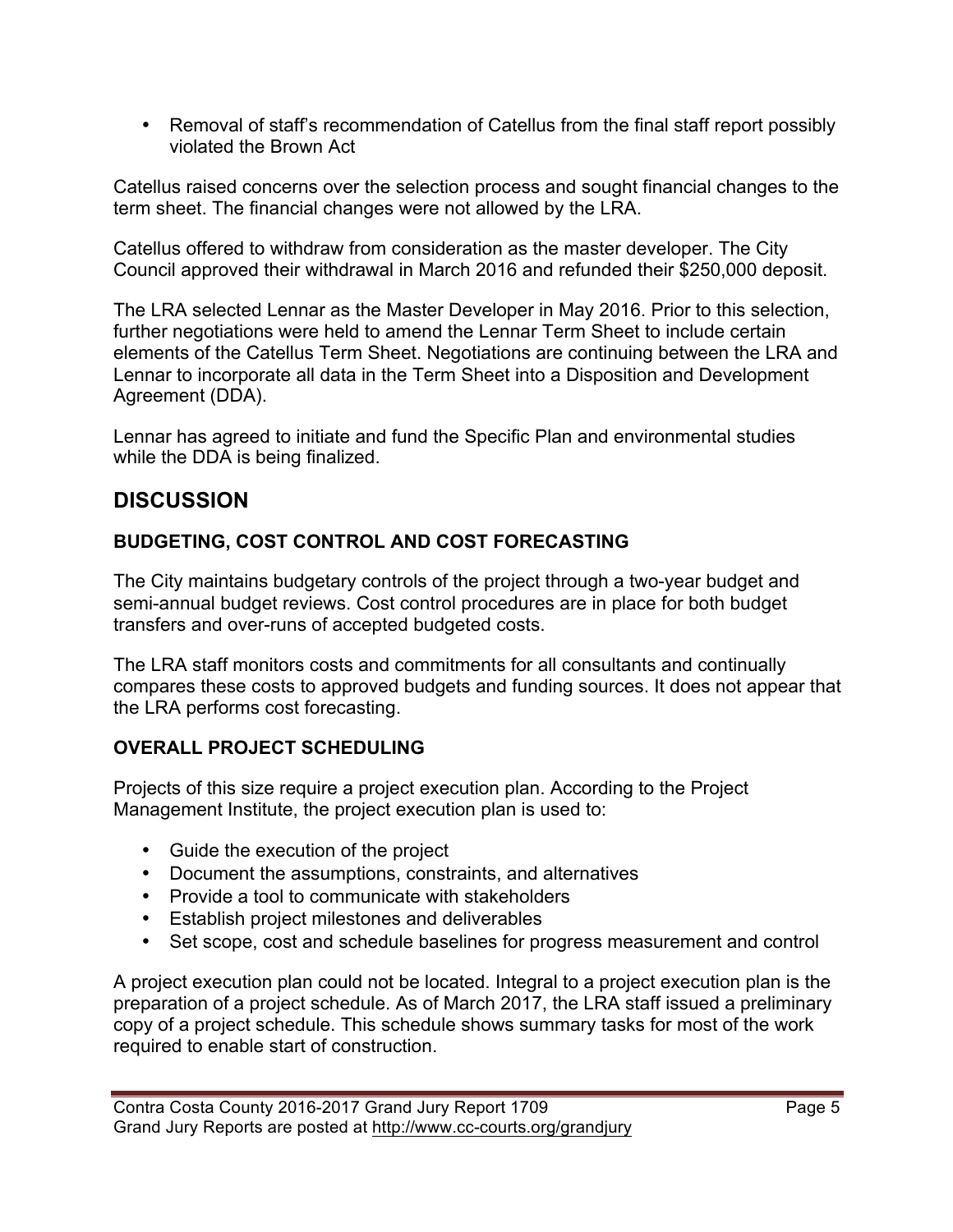#### **ESTABLISHING PROJECT WEBSITE CONTENT**

There is a public website that informs the community of the status of the Concord Weapons Station Reuse project ( http://concordreuseproject.org ). The website does not display all the information that is available to provide full public transparency (i.e., City Council / the LRA / CAC meeting videos, budget / actual cost information, project schedules).

#### **REPORTING TO THE LRA AND THE PUBLIC**

The LRA formed the CAC to advise the LRA staff and involve the public on matters concerning the preparation of the Specific Plan. The CAC does not review any project efforts outside the preparation of the Specific Plan.

The CAC meets monthly in open session to receive information from other project participants and to discuss the Specific Plan contents. Also, the CAC holds outreach sessions and meetings with the public to both inform and receive input. Public interest in the project remains high with over 300 people attending the April 2017 outreach session.

The LRA Executive Manager reports to the City Council (acting as the LRA) approximately every quarter. The LRA report is presented, usually orally, during City Council meetings. Agendas and written reports about the LRA actions and outcomes are not always available to the public.

## **FINDINGS**

- F1. The LRA does not make all costs, schedules or contract issues easily accessible to the public.
- F2. The LRA is using the City's existing budgeting cost system which lacks information about forecasted costs.
- F3. The LRA website does not provide all relevant information that the LRA has available about the reuse process.
- F4. The LRA staff provides an oral report to the LRA and/or the City Council on average once a quarter.
- F5. During the extended, simultaneous negotiations with two master developer finalists in 2015, the city manager removed the recommendation for a master developer from the LRA staff's report.
- F6. The City Council sometimes conducts LRA business without publicly announcing that it is acting as the LRA.